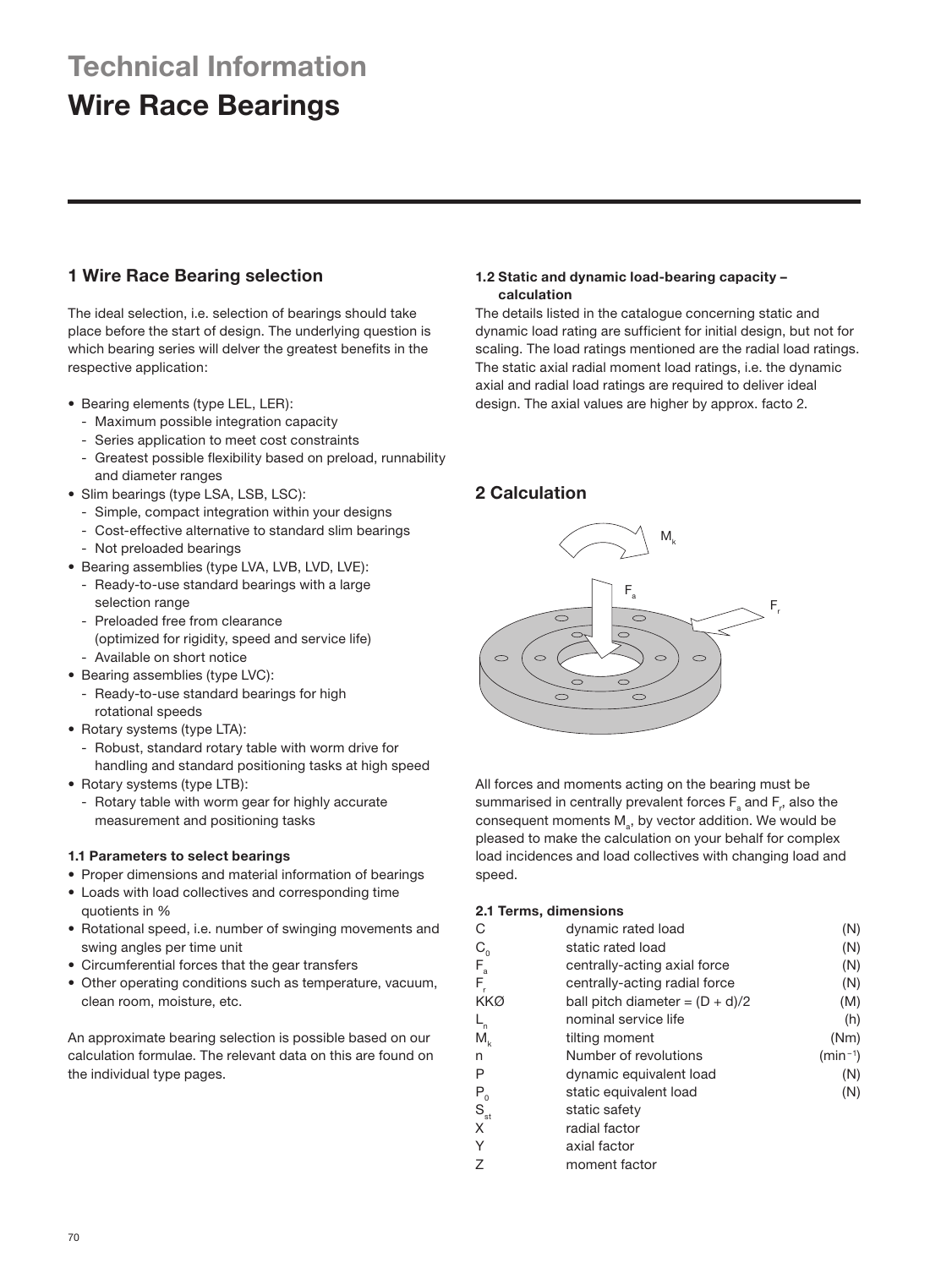### **2.2 Static calculation**

A static calculation is sufficient if the bearing is at rest or is subject to load at low rotational and swinging movement with a circumferential speed in the ball pitch of  $V \le 0.1$  m/s. A bearing with sufficient load-bearing capacity would be chosen once the recommended static safety is reached.

$$
S_{st} = \frac{1}{\frac{Fa}{Coa} + \frac{Fr}{Cor} + \frac{M}{Com}}
$$
 (–)

## **2.2.1 Axial and radial factors**

| All bearing types |  |
|-------------------|--|

# **2.2.2 Recommended Static safety S<sub>st</sub>**

| Ball diameter > 6                                    |       |
|------------------------------------------------------|-------|
| During smooth operation without vibration            | >1.8  |
| During normal operation                              | > 2.5 |
| During pronounced impact loads and high requirements |       |

concerning run accuracy

# **2.3 Dynamic calculation**

A circumferential speed of  $v > 0.1$  m/s will require a static and dynamic calculation, in which the static safety  $S_{st}$  must at least reach the recommended value for each load.

## **2.3.1 Nominal service life**

$$
L_{h} = \left(\frac{C}{P}\right)^{3} \cdot \frac{10^{6}}{60 \cdot n}
$$
 (h)

## **2.3.2 Axial and radial loads**

$$
P = X \cdot FR + Y \cdot F_a \tag{N}
$$



# **2.3.3 Axial and moment load and axial load with**   $F_r = 0, M_k = 0$

$$
P = Y \cdot F_a + Z \cdot \frac{M_k}{KK\varnothing} \tag{N}
$$





$$
P = X \cdot F_r + Z \cdot \frac{M_k}{KK\emptyset} \tag{N}
$$

|                   | 0.5<br><b>F.</b> · KKØ |      | 0.5<br>$F \cdot KKØ$ |      |
|-------------------|------------------------|------|----------------------|------|
|                   |                        |      |                      |      |
| All bearing types | 1.0                    | 1.68 | 0.86                 | 1.96 |

We are pleased to conduct the calculation on your behalf for the load case radial, axial and moment load.

# **3 Calculation example of bearing elements**



**Load case A (static load)**

Central axial force consisting of net weight + load

Radial force from working pressure  $F_{rt} = 4.2 \text{ kN}$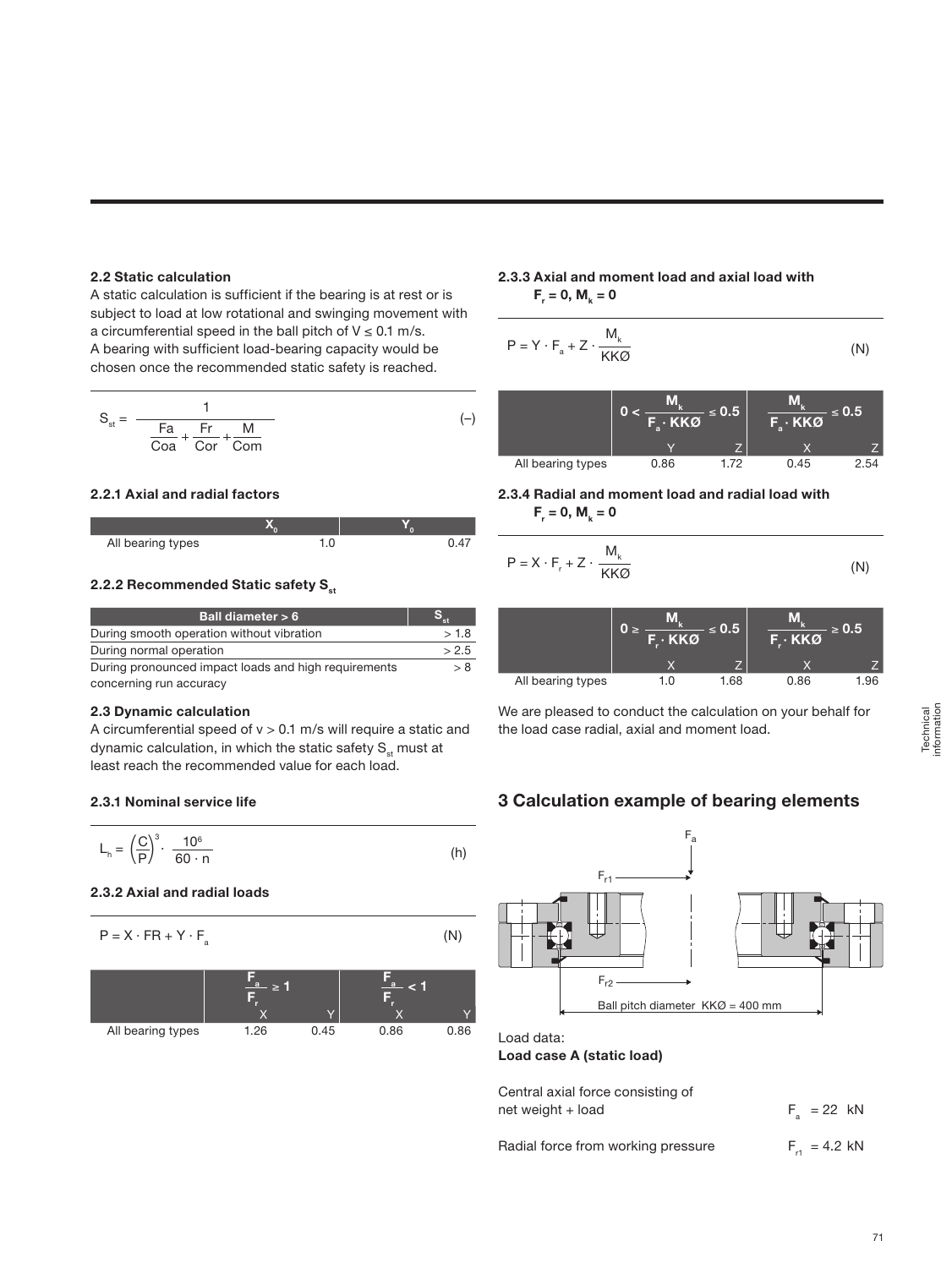# **Technical Information Wire Race Bearings**

# **Load case B (dynamic load)**

| Central axial force consisting of<br>net weight + load | $F_a = 22$ kN     |  |
|--------------------------------------------------------|-------------------|--|
| Radial force from drive                                | $F_{r2} = 1.5$ kN |  |
| Average operating speed                                | $= 9.5$ 1/min     |  |

**Calculation** for bearing element LEL 4 with KKØ 400 mm.

Data:  $C_{0a}$  = 240 kN  $C_{0r}$  = 113 kN

Calculation:

**Load case A** (static load)

$$
S_{st} = \frac{1}{\frac{Fa}{Coa} + \frac{Fr}{Cor} + \frac{M}{Com}} = \frac{1}{\frac{22}{240} + \frac{4,2}{113} + \frac{1}{-}}
$$

- **Safety S<sub>st</sub> = 7.8** (sufficient for bearing in normal operation)
- Load case **B** (dynamic load)

$$
S_{st} = \frac{1}{\frac{Fa}{Coa} + \frac{Fr}{Cor} + \frac{M}{Com}} = \frac{1}{\frac{22}{240} + \frac{1,5}{113} + \frac{-1}{-}}
$$

**Safety S<sub>st</sub> = 9.5** (hence greater than the required minimum safety under 2.2.2)

**Service life**  $L_h = \left(\frac{29}{20.2}\right)^3 \cdot \frac{10^6}{60 \cdot 9.5} = 5200$  h

$$
(P = 0.86 \cdot 1.5 \text{ kN} + 0.86 \cdot 22 \text{ kN} = 20.2 \text{ kN})
$$

# **4 Design and production of the bearing bed**

Bearing elements consist of two bearing elements and a multi-part, segmented cage with balls. The race rings are open; their diameter can therefore be altered elastically for mounting.

The balls satisfy quality class 3 (DIN 5401). Only use the balls contained in the delivery. If balls are lost, please replace all other balls also to avoid impeding the runnability of the bearing.

Design and ideal technical production, also the correct setting of preload, are important conditions in ensuring long service life. This guarantees that all raceways are involved in accommodating the load and that the balls run ideally on their predefined positions.

The design and production of the wire bed differs for the individual bearing elements and slim bearings; the following contains corresponding descriptions.

## **4.1 Wire bed design for bearing elements type LEL**

The bearing elements LEL offer the best runnability and running accuracy, but also place the highest demands in design of the wire bed. Here are two scaled diagrams for the most important parameters:

1. Adjustment through grinding (sold adjustment) It is important to take care in the design of the mating components that the housing parts to be joined together are manufactured with oversize to achieve the desired preload in the bearing by grinding the lid.

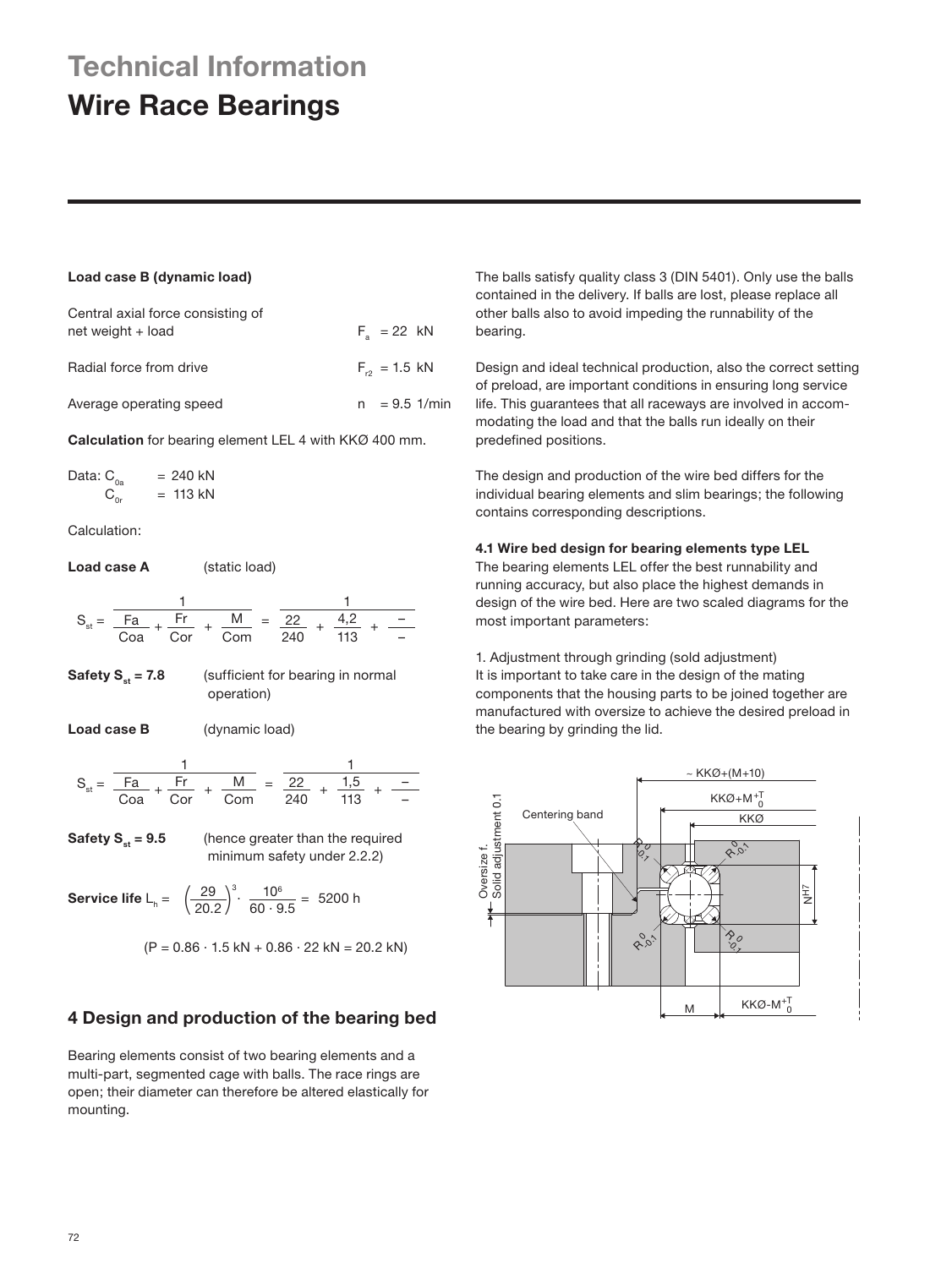## 2. Adjustment using washers

It is important to take care in the design of the mating components that the housing parts to be joined together are manufactured with undersize to achieve the desired preload in the bearing by adding washers.



The dimensions and tolerances are calculated as follows:  $R = \lambda - 0.1$ 

 $T = KKØ/10,000$  (dimensions in mm)

Oversize for grinding, i.e. undersize for additional washers: 0.1 mm

Fit tolerance for central fit

| Bore:  | lower tolerance: +0.01;          |
|--------|----------------------------------|
|        | upper tolerance: $+0.01$ +IT6    |
| Shaft: | upper tolerance: $-0.01$ ;       |
|        | lower tolerance: $-0.01$ $-$ IT6 |

In a design sense it is worthwhile to create a separated bearing stator, but the rotor should generally comprise one part only. The individual accuracies influence the required accuracy; accordingly, separated rings should be apportioned 2 ⁄3 of the radial/axial tolerances, while singe-part rings are apportioned half of the radial/axial tolerances.

Half of the diameter tolerance principally applies to the roundness of the wire bed; the screw-on surface of the connecting construction applies to the axial runout. The center of the wire bed is always the basis for the radial runout. Evenness and parallel quality of the individual components are designed with one half of the overall tolerance.

Take care when designing the mating components that the parallel surfaces that are not joined (e.g. surface above the centering band) is designed with a sufficient interval to ensure they have sufficient space once the bearings have been adjusted. Design the chamfers and radii on the fit in such a

way that the joint surfaces can be screwed together without collisions occurring in the area of the cylinder edges.

In general it is true that the accuracy of the bearing assembly is improved if the wire bed of the separated ring is manufactured once the two rings have been screwed together and dowelled using pins. Further, the mounting fit of the bearing must be processed together with the wire bed in one setting. It is sufficient to manufacture the wire bed by means of machining or milling; the recommended surface qualities are < Ra 3.2, as high surface quality has a positive influence on the settling behavior of the bearings.

The wire bed should always be processed in one setting with contours correlated with the centering or runnability; this helps achieve ideal accuracy and service life of the bearing. We recommend protecting the wire bed against wear if soft materials are used (e.g. by anodizing or chemical nickelplating, etc.).

# **4.2 Wire bed design for bearing elements type LER**

The bearing elements LER offer significantly greater simplicity compared with the LEL series in terms of the mating rotary components. Here it is possible to adjust the bearing using a simple lid plate and washers. Like with the LEL, the wire bed must be separated, and centering of the separated ring is not necessary.

It is important to take care in the design of the mating components for systems with lid that the wire bed fitted with lid is manufactured undersized; this ensures that through addition of washers, the desired preload in the bearing can be reached.

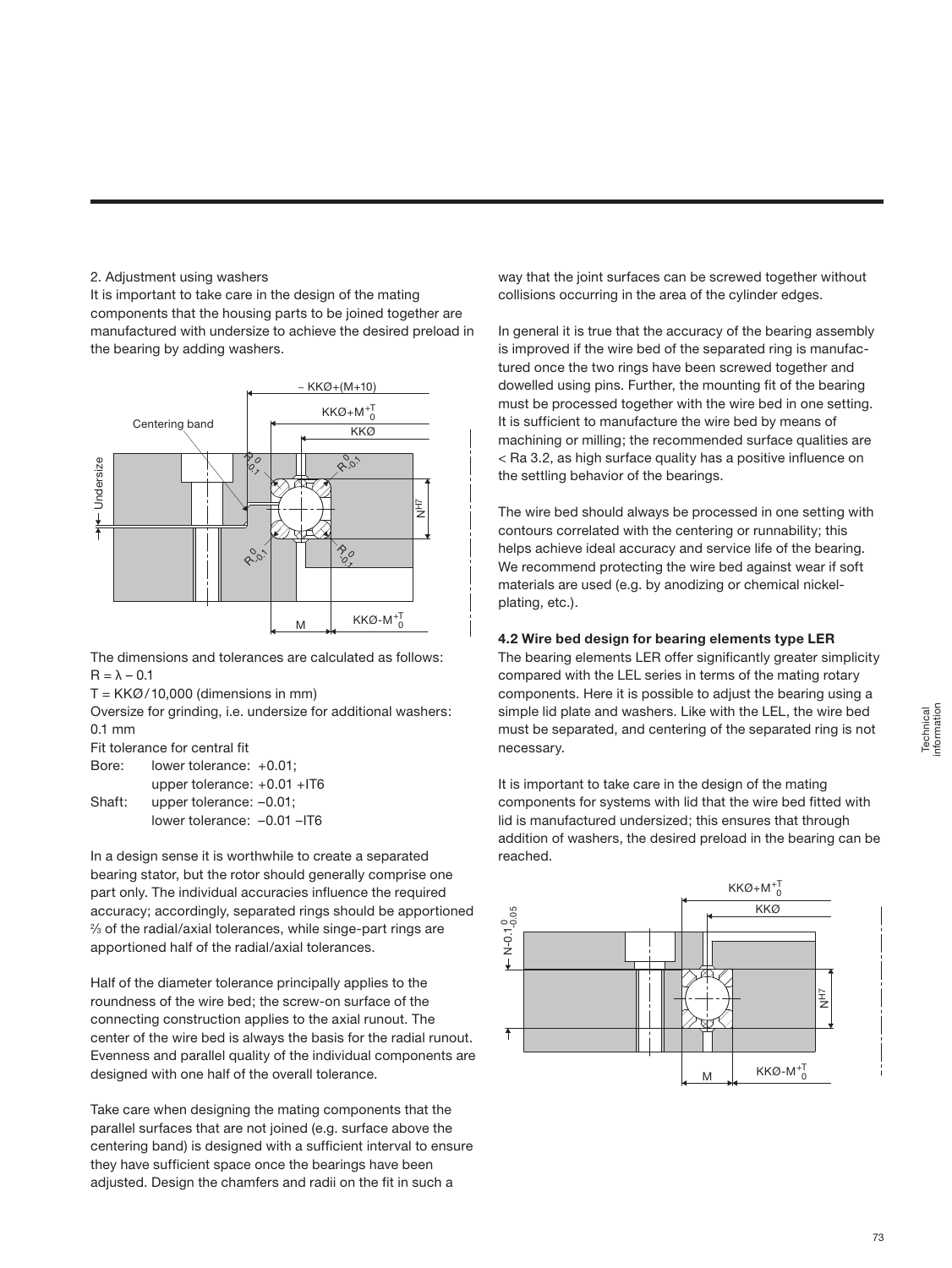# **Technical Information Wire Race Bearings**

The information provided in the LEL section applies to the constructive design. The wire bed does not possess any radii that accommodate the race ring, but the tool radii must not be greater than 0.2 mm.

 $T = KKØ/10.000$  (dimensions in mm) Undersize for washers: 0.1 mm

In a design sense it is worthwhile to create a separated bearing stator, but the rotor should generally comprise one part only. The individual accuracies influence the required accuracy; but seeing as the wire bed of the separated ring is also not offset radially, the radial and axial tolerances are divided evenly between the two rings.

Half of the diameter tolerance principally applies to the roundness of the wire bed; the screw-on surface of the connecting construction applies to the axial runout. The center of the wire bed is always the basis for the radial runout.

Evenness and parallel quality of the individual components are designed with one half of the overall tolerance. The mounting fit of the bearing must be processed together with the wire bed in one setting. It is sufficient to manufacture the wire bed by means of machining or milling; the recommended surface qualities are < Ra 3.2, as high surface quality has a positive influence on the settling behavior of the bearings.

### **4.3 Wire bed design for slim bearings type LSA**

Unlike the bearing elements LEL and LER described above, the LSA bearing elements cannot be adjusted and always come with clearance. According to the specifications listed below, the bearings have a clearance of between 0.02 and 0.08 mm. The wire bed is separated like with the LER; it is not possible to set the clearance.



It is sensible in the constructive design to integrate the outer ring in the separated element of the mating structure, given that assembly, and specifically insertion of the ring in the mating structure, is easier to manage in this way.

The wire bed does not possess any radii that accommodate the race ring, but the tool radii must not be greater than 0.2 mm.

 $T = I T7$  for KKØ up to 250 / IT6 for KKØ larger than 250 (dimensions in mm)

Half of the diameter tolerance principally applies to the roundness of the wire bed; the screw-on surface of the connecting construction applies to the axial runout. The center of the wire bed is always the basis for the radial runout.

The mounting fit of the bearing must be processed together with the wire bed in one setting. It is sufficient to manufacture the wire bed by means of machining or milling; the recommended surface qualities are < Ra 3.2, as high surface quality has a positive influence on the settling behavior of the bearings.

# **5 Assembly**

### **5.1 Installation and adjustment of bearing elements**

# **5.1.1 Setting using washers**

Setting the washers is the most economical and flexible procedure, as it also permits downstream alteration of the rotational resistance. Washers in a variety of thickness can be ordered, dependent on the diameter of the screws (see Accessories p. 67).

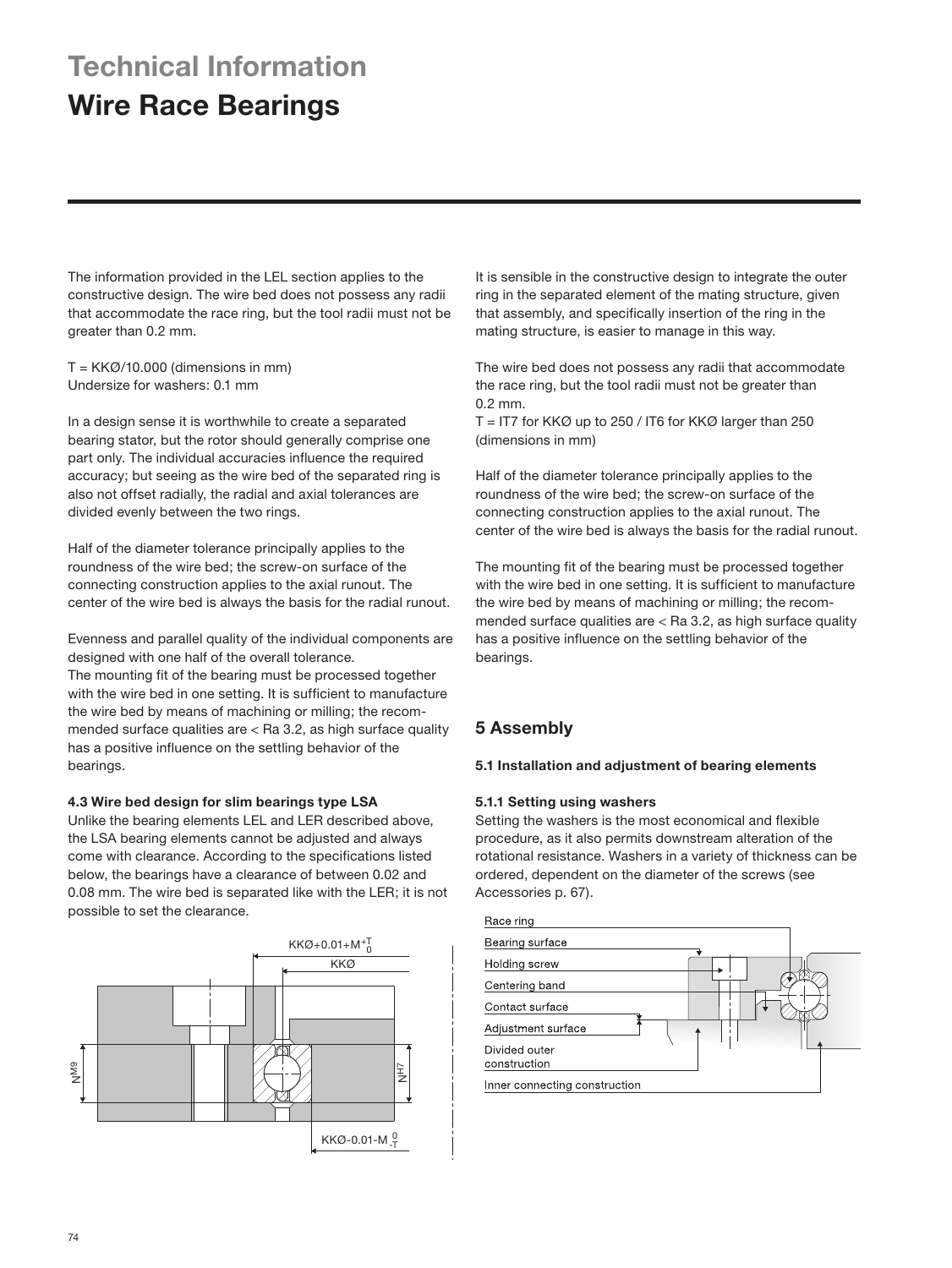### Requirements:

- Separation of the inner or the outer ring construction.
- The height of the race ring bed is smaller on one side of the separated connecting construction: 0.3 to 0.5 mm. This gap is needed to accommodate the washers.
- The separated side of the connecting construction should be fixed in place using a centering band. This is the only means of ensuring that the raceways run parallel.

## Installation and setting:

The race rings are inserted in the mating structure. Coat the race ring beds with grease to keep the race rings in position during installation. The joints on the opposing race rings in the same component are installed, each offset by approx. 180°. The separated part of the connecting construction is then installed in its intended position.\*

The cage elements with the balls are then inserted, and the bearing element is greased (see 6.1 Lubrication and maintenance). Before closing the mating structure in the separated side it is important to place the washers on the drill holes of the retaining screws. The thickness is dependent on the constructed gap (see above).

Check the rotational resistance once the screws have been tightened (see 6.5 Screw connections) and the bearing assembly has been rotated approx. 2 to 3 times by 360°. Change the thickness of all washers and repeat the process if the measurement value deviates by more than 5 to 10%.

\*Applies to both setting methods: 2.1 and 2.2.

# **5.1.2 Setting using solid adjustment**

When making the setting by means of solid adjustment, the correct dimensions of the adjustment surface are produced by grinding. This method delivers the best accuracies as the separating surface between the separated side of the connecting construction is flush and stress transmission cannot emerge.

# Prerequisite:

- Separation of the inner or the outer ring construction.
- Flange grinding machine in a suitable size.
- The height of the race ring bed on the side of the separated connecting construction is 0.1 mm larger. This oversize is needed for adjustment.
- The separated side of the connecting construction should be fixed in place using a centering band. This determines the parallel nature of the two raceways

### Installation and setting:

Then the cage segments with the balls are inserted and the bearing assembly is closed with the second separated part of the mating structure (adjustment ring). Use a dial gage to measure the clearance between the inner and outer ring once the screws have been tightened as specified (see 6.5 Screw connections) and the bearing assembly has been rotated approx. 2 to 3 times by 360°. The adjustment ring is then dismantled again and the measurement value registered plus 0.02 to 0.03 mm is ground down using the flat grinder.



A suitable support surface should be selected as early as the design phase to ensure parallel adjustment between this surface and the raceway support. The ring is fitted and the bearing moved as described above once the grinding dust has been thoroughly removed. Then check the rotational resistance. The process must be repeated if this measurement value deviates by more than 5 to 10%. Finally the bearing assembly is lubricated using the fitted lubricant bores (see 6.1 Lubrication and maintenance).

The bearings are designed for continuous operation at temperatures between –10 °C and +70 °C – briefly also for use at up to +120 °C. Circumferential speeds of 10 m/s with grease lubrication and 12 m/s with oil lubrication can be achieved. Setting the preload is an important condition for a long service life of the bearing element. The preload guarantees that all raceways are involved in accommodating the load and that the balls run ideally on their predefined positions. Preload is set correctly if the rotational resistance without seals matches the values in the diagram under item 6.

Note: Setting the preload is advisable as tolerances will exist and require compensation even in the event of ideal production.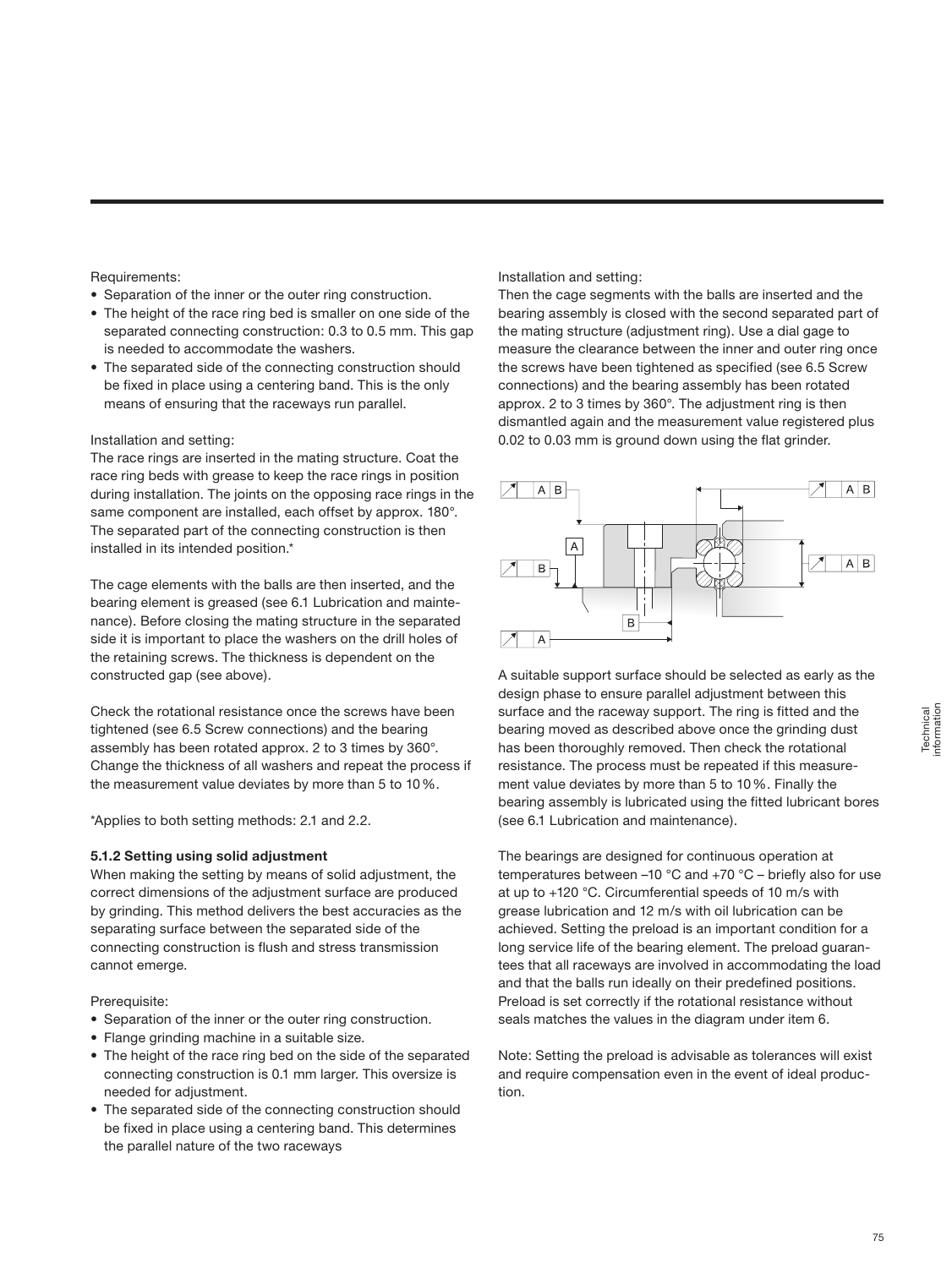# **Technical Information**

# **Wire Race Bearings**

# **5.2 Installation and adjustment of slim bearings Slim bearings type LSA**

The LSA is a consistent redevelopment of the Wire Race Bearing technology. In LSA two race wires are combined into one. Instead of the four race rings you find in conventional Wire Race Bearings, the LSA has just two. The 4-point principle is maintained by the special profile of the raceways. This makes mounting and adjustment just as simple as for conventional slim bearings with gains in load bearing capacity and rating. Assembly takes place according to the following stages:

- 1. Clean the components with a clean cloth that does not lint.
- 2. Grease the race rings (rear side).
- 3. Insert the inner ring of the LSA into the inner ring of the mating structure. Take care that a gap separates the ends of the race ring ends.
- 4. Place the cage and the outer race ring on the inner race ring. Hold together the ends of the outer race ring in such away that the ball cage cannot slip out.
- 5. Position and axially insert the outer ring.
- 6. Position and screw on the lid.

# Installation proposal:



# **Slim bearings type LSB**

Slim bearings of the type LSB are highly resilient, ready-touse Wire Race Bearings that can be fitted very easily and in a compact mounting space. In slim bearings LSB the bearing element (four ball race rings with ground raceway and with retained balls) is embedded in an inner and outer sleeve made of steel. The sleeves are separated circumferentially and form a ready-to-fit bearing that is directly integrated in the respective design. Unlike standard closed and ground slim bearings, the clearance in Franke slim bearings is not dependent on adjusting the seat of the outer and inner ring. Therefore the installation and dismantling are easier and do not require special tools or thermal treatment.

The bearings are designed for continuous operation at temperatures between –10 °C and +70 °C – briefly also for use at up to +100 °C. Circumferential speeds of 10 m/s with grease lubrication and 12 m/s with oil lubrication can be achieved. Setting the preload is an important condition for a long service life of the slim bearing. The preload guarantees that all raceways are involved in accommodating the load and that the balls run ideally on their predefined positions.

Preload is set correctly if the rotational resistance without seals matches the values in the diagram under item 6.

Note: Setting the preload is advisable as tolerances will exist and require compensation even in the event of ideal production.

# **Slim bearings type LSC**

Slim bearings type LSC consist of a slim bearing type LSA (techn. Info see above), which is embedded in elastomer sleeves. These sleeves ensure the sealing of the bearing and simultaneously take over adjustment and tolerance compensation. Slim bearings type LSC therefore must not be adjusted after mounting.

The installation involves the following steps:

- 1. Clean components with a clean, lint-free cloth.
- 2. Grease either elastomer sleeves or cylindrical surface of the mating structure.
- 3. Carefully insert the bearing without twisting the elastomer.
- 4. Put on the cover and screw it.



# **5.2.1 Setting using washers**

Setting the washers is the most economical and flexible procedure, as it also permits downstream alteration of the rotational resistance. Washers in a variety of thickness can be ordered, dependent on the diameter of the screws (see Accessories p. 67).

Requirements:

- Separation of the inner or the outer ring construction.
- The height of the race ring bed is smaller on one side of the separated connecting construction: 0.3 to 0.5 mm. This gap is needed to accommodate the washers.
- The separated side of the connecting construction can be fixed in place using a centering band to improve parallel adjustment of the raceways.

# Installation proposal A:

The slim bearing is inserted in the connecting construction. Before closing the connecting construction in the separated side, the washers are fitted on the drill holes of the retaining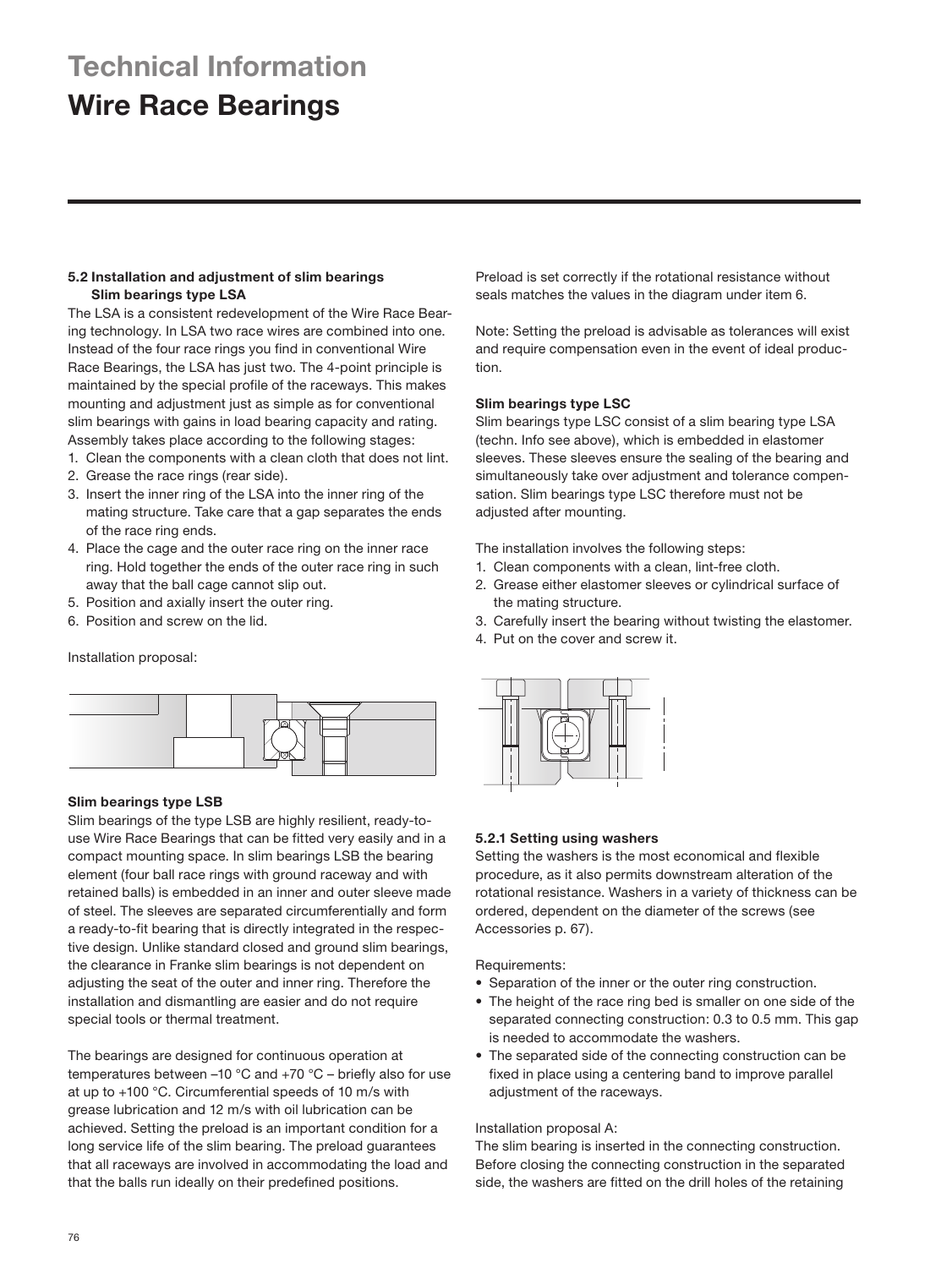screws. The thickness is dependent on the constructed gap (see above). Check the rotational resistance once the screws have been tightened (see 6.5 Screw connections) and the bearing assembly has been rotated approx. 2 to 3 times by 360°. Change the thickness of all washers and repeat the process if the measurement value deviates by more than 5 to 10 %.



### **5.2.2 Setting using solid adjustment**

When making the setting by solid adjustment, the correct dimensions of the adjustment surface are produced by grinding. This method delivers the best accuracies as the separating surface between the separated side of the connecting construction is flush and stress transmission cannot emerge.

### Prerequisite:

- Separation of the inner or the outer ring construction.
- Flange grinding machine in a suitable size.
- The height of the wire bed on the side of the separated connecting construction is 0.1 mm larger. This oversize is needed for adjustment.
- The separated side of the connecting construction can be fixed in place using a centering band. This improves the parallel adjustment between the two raceways.

### Installation and setting:

The slim bearing is inserted in the connecting construction and the bearing is closed with the second separated part of the mating structure (adjustment ring). Use a dial gage to measure the clearance between the inner and outer ring once the screws have been tightened as specified (see 6.5 Screw connections) and the bearing has been rotated approx. 2 to 3 times by 360°. The adjustment ring is then dismantled again and the measurement value registered plus 0.02 to 0.03 mm is ground down using the flat grinder. A suitable support surface should be selected as early as the design phase to ensure parallel adjustment between this surface and the raceway support. The ring is fitted and the bearing moved as described above once the grinding dust has been thoroughly

removed. Then check the rotational resistance. The process must be repeated if this measurement value deviates by more than 5 to 10%.



# **6 Installation and setting of bearing assemblies**

Franke bearing assemblies are ready-to-use complete bearings – no matter whether they are standard bearings from the catalogue or customer-specific versions. The specified or defined run accuracy, rotational resistance, rigidity and general properties are dependent on both the connecting construction and on the accuracy and completeness of the data provided. For this reason these are particularly important factors.

### **6.1 Lubrication and maintenance**

Sufficient lubrication is necessary in order to keep friction low and to permanently protect the bearing against corrosion. All lubricants age in a manner that limits their suitability for use. Fully synthetic lubricants deliver the best age-resilience. Use ISOFLEX TOPAS NCA52 (special grease by the firm Klüber, designation according to DIN 51502 is: KHC2 N-50) to lubricate Franke bearings for the first time. The age-resilience of this lubricant is approximately three years. This lubricant is also recommended for use in the bearing elements.

High-quality lithium soap greases on a polyalphaolefine basis or mineral oil basis, i.e. according to DIN 51825-K2 K-40, are suitable as alternatives. Please clarify any questions concerning lubricants, e.g. mixability, aggressiveness, extreme temperatures, disposal, areas of use and such like, with the respective manufacturer.

### **6.2 Initial lubrication resp. re-newed lubrication**

The lubricant quantity that a Wire Race Bearing requires for lubrication is relatively low and adjusts automatically depending on the speed. If the lubricant quantity is too high, the creep may produce elevated temperatures that restrict or eliminate the lubricating properties. The service life of the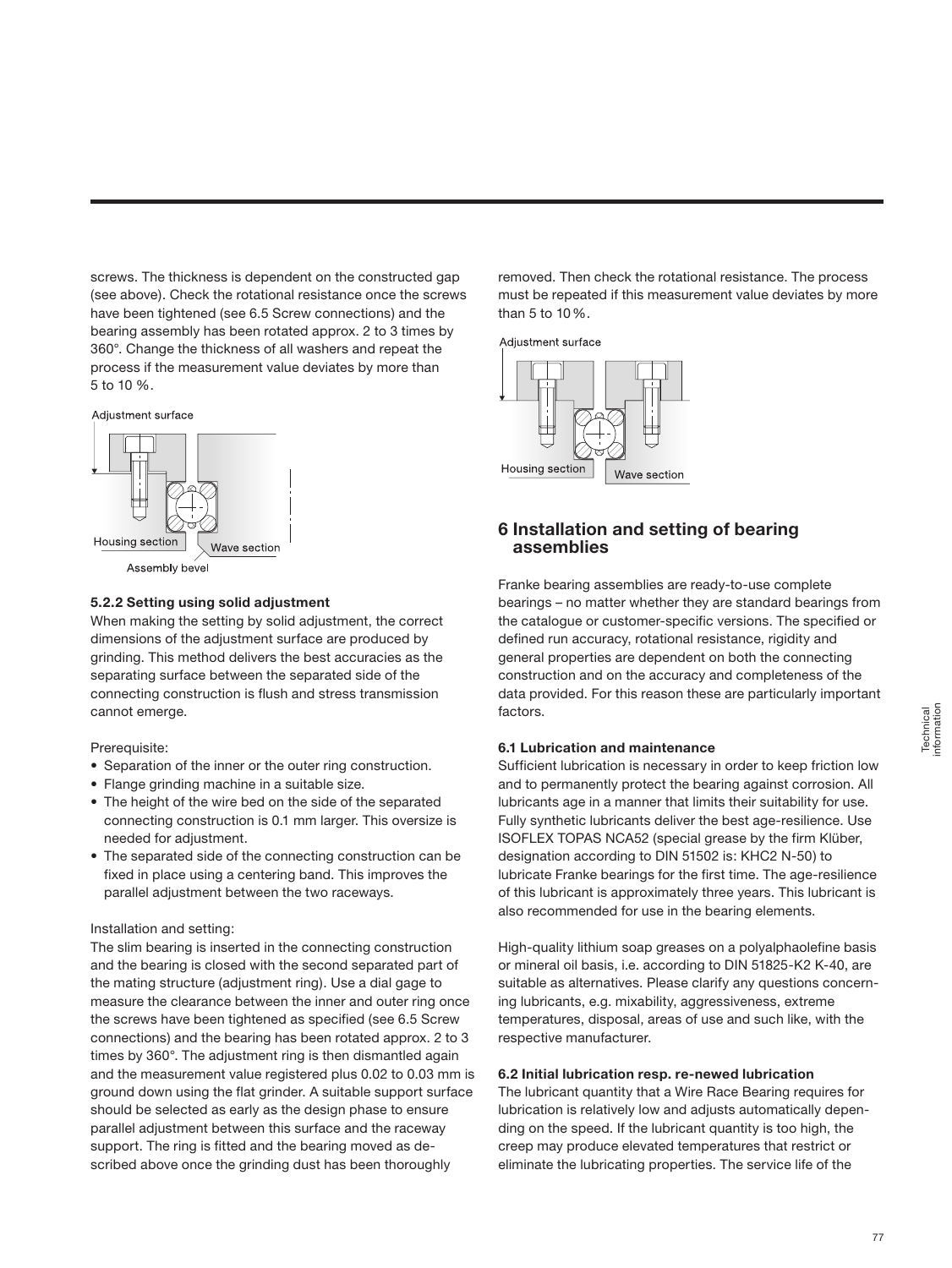# **Technical Information**

# **Wire Race Bearings**

bearing is reduced substantially by greater wear. The lubricant quantity is dependent on the calculated empty space inside the bearing assembly. The calculated volume must be filled with lubricant to 20 to 30%. 30 to 40% is recommended for swivel bearings.

Franke bearing assemblies are factory lubricated. Bearing elements and slim bearings are treated with anti-corrosive oil for transport and must be lubricated during assembly.

## **6.3 Relubrication and lubrication schedule**

The lubricating capacity drops due to mechanical load and ageing. It is therefore necessary to replenish or entirely replace the existing lubricant volume (e.g. when severely contaminated). Turn the bearing during relubrication. When possible relubricate at operating temperature.

The relubrication volume is calculated as follows:

- $m = KKØ \times H1/3 \times X$
- $H1 =$  bearing ring height in mm
- $KKØ =$  ball pitch diameter in mm
- $m =$  relubricant volume in g
- $X =$  factor according to Table 1 in mm<sup>-1</sup>

Relubrication schedule: A precise definition of the schedule is dependent on the specific use and can therefore only be determined accurately by experiment (for approximate values see Table 1). Correlate the metered time with the activated application time to determine factor X (Table 2).

Note: Standard bearings only need one fitted relubrication facility, as the bearing movement itself evenly distributes the lubricant. At least three relubrication facilities are needed for swivel bearings (3 x 120°).

| Vu                   | <b>Interval</b> |
|----------------------|-----------------|
| m/s                  | h               |
| 0 bis $<$ 3          | 5000            |
| $3 \text{ bis} < 5$  | 1000            |
| $5 \text{ bis} < 8$  | 600             |
| $3 \text{ bis} < 10$ | 200             |

Table 1: Relubrication schedule

| Interval | Weekly | Monthly |       | Yearly $\vert$ 2-3 years |
|----------|--------|---------|-------|--------------------------|
|          | 0.002  | 0.003   | 0.004 | 0.005                    |

Table 2: Relubrication intervals

Circulation lubrication with oil is essentially possible and should be coordinated with the respective lubricant manufacturer. Lubricant-free bearings are available for special applications (e.g. clean room or ultra-high vacuum).

Calculation example: Bearing assembly type LVA, KKØ 500 mm, Circumferential speed 3 m/s Activation time approx. 16 h/day The relubrication schedule for 3 m/s is 1000 h (see Table 1) = 1000 (h)/16 (h/day) = 63 days  $\sim$  3 months for 16 h/day activation time

Relubrication should take place quarterly. Consequently, factor X (Table 2) is rounded off and amounts to 0.003. The dimensions H1 is 42 mm (see catalogue page 48).

 $m = 500$  mm x 42/3 mm<sup>-1</sup> x 0.003 g = 21 g The relubrication quantity is therefore 21 g ISOFLEX TOPAS NCA52 after every three months. The lubricant has a service life of three years.

# **6.4 Lubrication and lubrication schedule for the gear**

Automatic gear lubrication is recommended. Sufficiently lubricate the gear and sprocket by hand before commissioning. The lubrication schedule is dependent on the design and the circumferential speed and must therefore be considered individually.

# **6.5 Screw connections**

Always check the number of screws and their diameter for attachment to the connecting construction. Interval X from retaining screw to retaining screw should not exceed 125 mm to prevent bridges developing. Tighten the fixing screws crosswise in relation to the screw quality using a torque spanner – as defined in the data contained in Table 3.

|        | Quality<br><b>Nm</b> |  |
|--------|----------------------|--|
|        | 8.8<br>12.9          |  |
| M<br>6 | 10<br>17             |  |
| M<br>8 | 25<br>41             |  |
| M 10   | 83<br>49             |  |
| M 12   | 145<br>86            |  |
| M 16   | 355<br>210           |  |

Table 3: Tightening torque

Apply the specified tightening torque to tighten the screws in order to prevent any subsidence. When possible complete this when the screws are not exposed to any tensile forces. Inspect the screws after approximately 100 operating hours and then every 1000 operating hours thereafter. This period may also be substantially shorter for special operating conditions (e.g. exposed to severe vibration).